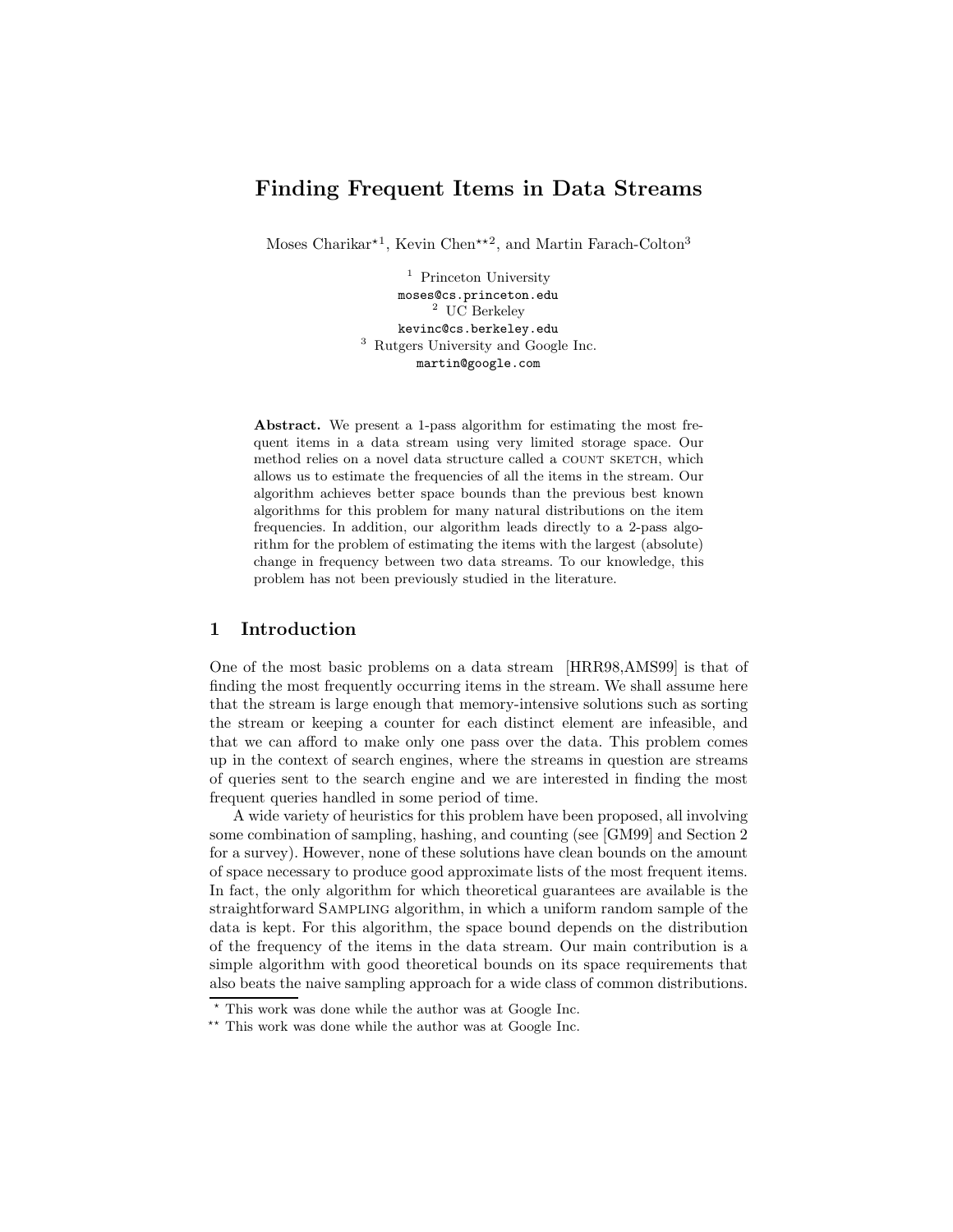Before we present the details of our result, however, we need to introduce some definitions. Let  $S = q_1, q_2, \ldots, q_n$  be a data stream, where each  $q_i \in \mathcal{O}$  $\{o_1, \ldots, o_m\}$ . Let object  $o_i$  occur  $n_i$  times in S, and order the  $o_i$  so that  $n_1 \geq$  $n_2 \geq \cdots \geq n_m$ . Finally, let  $f_i = n_i/n$ .

We consider two notions of approximating the frequent-elements problem:

### $FINDCANDIDATETOP(S, k, l)$

- Given: An input stream  $S$ , and integers k and l.
- Output: A list of l elements from  $S$  such that the k most frequent elements occur in the list.

Note that for a general input distribution, FINDCANDIDATETOP( $S, k, l$ ) may be very hard to solve. Suppose, for example, that  $n_k = n_{l+1} + 1$ , that is, the kth most frequent element has almost the same frequency as the  $l + 1$ st most frequent element. Then it would be almost impossible to find only  $l$  elements that are likely to have the top  $k$  elements. We therefore define the following variant:

 $FINDAPPROXTOP(S, k, \epsilon)$ 

Given: An input stream  $S$ , integer k, and real  $\epsilon$ .

Output: A list of k elements from  $S$  such that every element i in the list has  $n_i > (1 - \epsilon) n_k$ .

A somewhat stronger guarantee on the output is that every item  $o_i$  with  $n_i >$  $(1 + \epsilon)n_k$  will be in the output list, w.h.p.. Our algorithm will, in fact, achieve this stronger guarantee. Thus, it will only err on the boundary cases.

A summary of our final results are as follows: We introduce a simple data structure called a COUNT SKETCH, and give a 1-pass algorithm for computing the count sketch of a stream. We show that using a count sketch, we reliably estimate the frequencies of the most common items, which directly yields a 1 pass algorithm for solving FINDAPPROXTOP( $S, k, \epsilon$ ). The Sampling algorithm does not give any bounds for this version of the problem. For the special case of Zipfian distributions, we also give bounds on using our algorithm to solve FINDCANDIDATETOP( $S, k, ck$ ) for some constant c, which beat the bounds given by the Sampling algorithm for reasonable values of  $n, m$  and  $k$ .

In addition, our count sketch data structure is additive, i.e. the sketches for two streams can be directly added or subtracted. Thus, given two streams, we can compute the difference of their sketches, which leads directly to a 2-pass algorithm for computing the items whose frequency changes the most between the streams. None of the previous algorithms can be adapted to find max-change items. This problem also has a practical motivation in the context of search engine query streams, since the queries whose frequency changes most between two consecutive time periods can indicate which topics people are currently most interested in [Goo].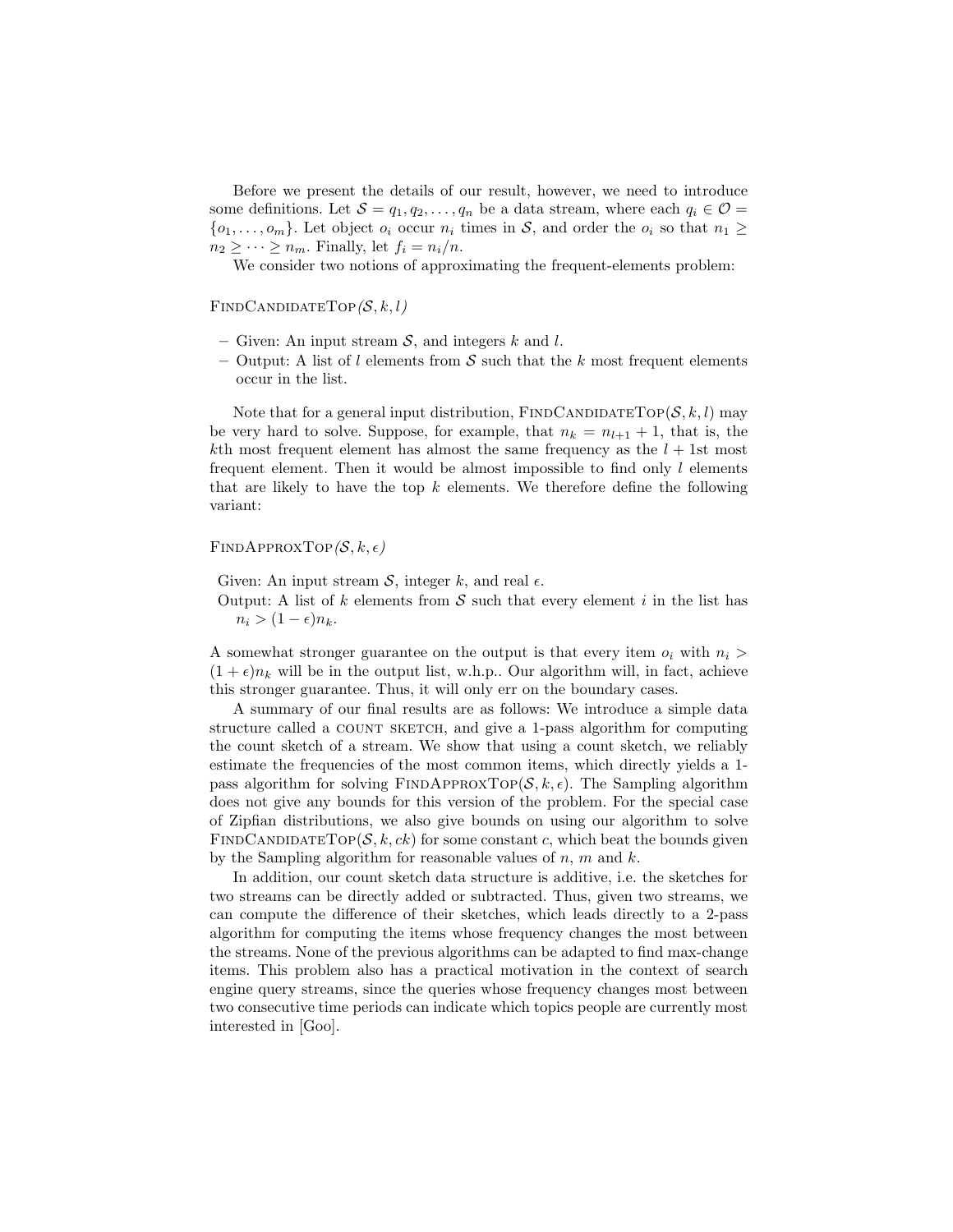We defer the actual space bounds of our algorithms to the Section 4. In Section 2, we survey previous approaches to our problem. We present our algorithm for constructing count sketches in Section 3, and in Section 4, we analyze the space requirements of the algorithm. In Section 4.2, we show how the algorithm can be adapted to find elements with the largest change in frequency. We conclude in Section 5 with a short discussion.

# 2 Background

The most straightforward solution to the FINDCANDIDATETOP( $S, k, l$ ) problem is to keep a uniform random sample of the elements stored as a list of items plus a counter for each item. If the same object is added more than once, we simply increment its counter, rather than adding a new object to the list. We refer to this algorithm as the SAMPLING algorithm. If  $x$  is the size of the sample (counting repetitions), to ensure that an element with frequency  $f_k$  appears in the sample, we need to set  $x/n$ , the probability of being included in the sample, to be  $x/n > O(\log n/n_k)$ , thus  $x > O(\log n/f_k)$ . This guarantees that all top  $k$  elements will be in the sample, and thus gives a solution to FINDCANDIDATETOP $(S, k, O(\log n/f_k))$ .

Two variants of the basic sampling algorithm were given by Gibbons and Matias [GM98]. The concise samples algorithm keeps a uniformly random sample of the data, but does not assume that we know the length of the data stream beforehand. Instead, it begins optimistically assuming that we can include elements in the sample with probability  $\tau = 1$ . As it runs out of space, it lowers  $\tau$ until some element is evicted from the sample, and continues the process with this new, lower  $\tau'$ . The invariant of the algorithm is that, at any point, each item is in the sample with the current threshold probability. The sequence can be chosen arbitrarily to adapt to the input stream as it is processed. At the end of the algorithm, there is some final threshold  $\tau_f$ , and the algorithm gives the same output as the Sampling algorithm with this inclusion probability. However, the value of  $\tau_f$  depends on the input stream in some complicated way, and no clean theoretical bound for this algorithm is available.

The counting samples algorithm adds one more optimization based on the observation that so long as we are setting aside space for a count of an item in the sample anyway, we may as well keep an exact count for the occurrences of the item after it has been added to the sample. This change improves the accuracy of the counts of items, but does not change who will actually get included in the sample.

Fang et al.  $[FSGM^+96]$  consider the related problem of finding all items in a data stream which occur with frequency above some fixed threshold, which they call *iceberg queries*. They propose a number of different heuristics, most of which involve multiple passes over the data set. They also propose a heuristic 1-pass multiple-hash scheme which has a similar flavor to our algorithm.

Though not directly connected, our algorithm also draws on a quite substantial body of work in data stream algorithms [FKSV99,FKSV00, $GG^+02$ ]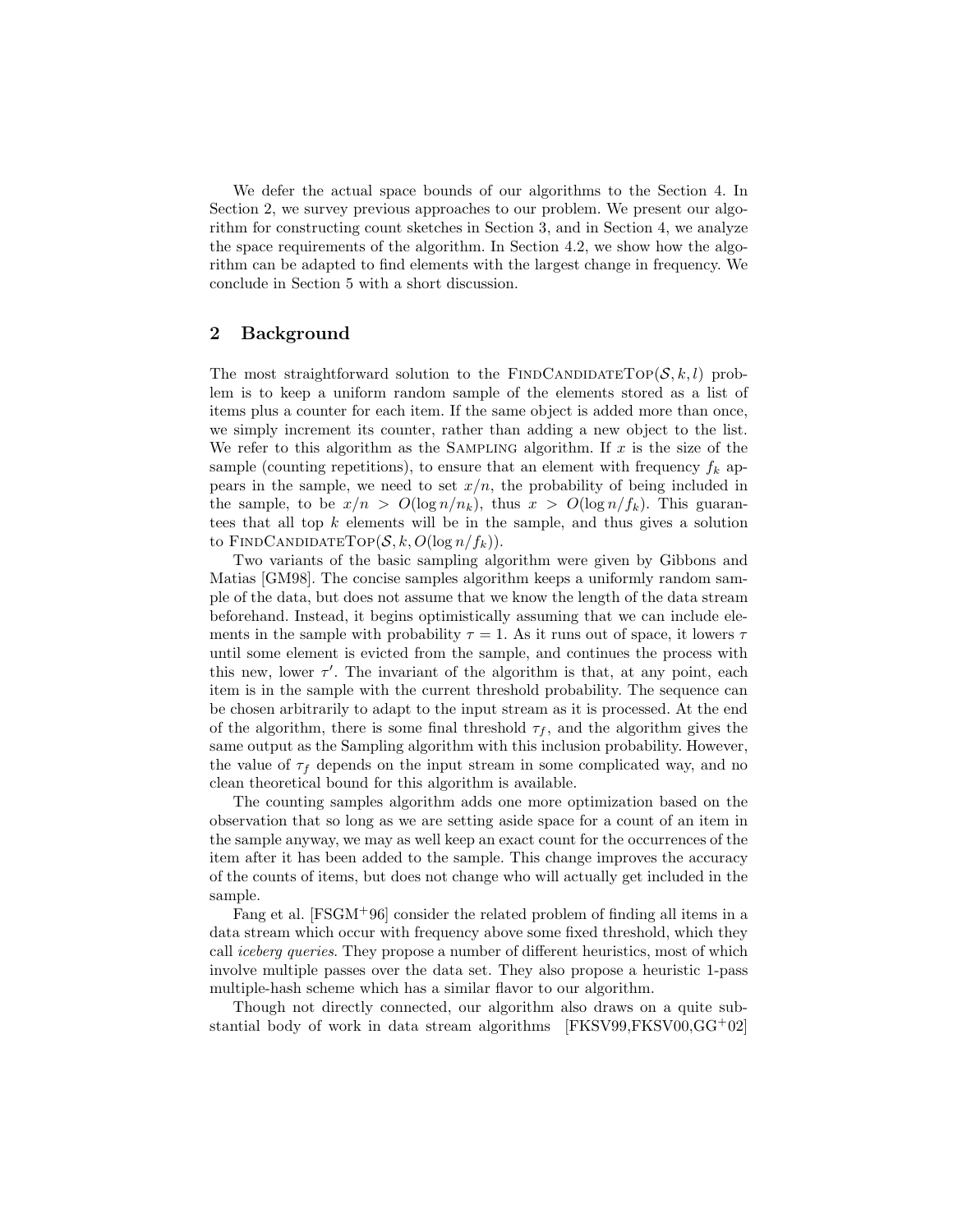[GMMO00,HRR98,Ind00]. In particular, Alon, Matias and Szegedy [AMS99] give an  $\Omega(n)$  lower bound on the space complexity of any algorithm for estimating the frequency of the largest item given an arbitrary data stream. However, their lower bound is brittle in that it only applies to the FINDCANDIDATETOP( $S$ , 1, 1) problem and not to the relaxed versions of the problem we consider, for which we achieve huge space reduction. In addition, they give an algorithm for estimating the second frequency moment,  $F_2 = \sum_{i=1}^{m} n_i^2$ , in which they use the idea of random  $\pm 1$  hash functions that we use in our algorithm (see also [Ach01]).

# 3 The COUNT SKETCH Algorithm

Before we give the algorithm itself, we begin with a brief discussion of the intuition behind it.

#### 3.1 Intuition

Recall that we would like a data structure that maintains the approximate counts of the high frequency elements in a stream and is compact.

First, consider the following simple algorithm for finding estimates of all  $n_i$ . Let s be a hash function from objects to  $\{+1, -1\}$  and let c be a counter. While processing the stream, each time we encounter an item  $q_i$ , update the counter  $c+=s[q_i]$ . The counter then allows us to estimate the counts of all the items since  $\mathbf{E}[c \cdot s[q_i]] = n_i$ . However, it is obvious that there are a couple of problems with the scheme, namely that, the variance of every estimate is very large, and  $O(m)$  elements have estimates that are wrong by more than the variance.

The natural first attempt to fix the algorithm is to select  $t$  hash functions  $s_1, \ldots, s_t$  and keep t counters,  $c_1, \ldots, c_t$ . Then to process item  $q_i$  we need to set  $c_j+=s_j[q_i]$ , for each j. Note that we still have that each  $\mathbf{E}[c_i \cdot s_i[q_i]] = n_i$ . We can then take the mean or median of these estimates to achieve an estimate with lower variance.

However, collisions with high frequency items, like  $o_1$ , can spoil most estimates of lower frequency elements, even important elements like  $o_k$ . Therefore rather than having each element update every counter, we replace each counter with a hash table of b counters and have the items update different subsets of counters, one per hash table. In this way, we will arrange matters so that every element will get enough high-confidence estimates – those untainted by collisions with high-frequency elements – to estimate its frequency with sufficient precision.

As before,  $\mathbf{E}[h_i[q] \cdot s[q]] = n_q$ . We will show that by making b large enough, we will decrease the variance to a tolerable level, and that by making t large enough – approximately logarithmic in  $n -$  we will make sure that each of the m estimates has the desired variance.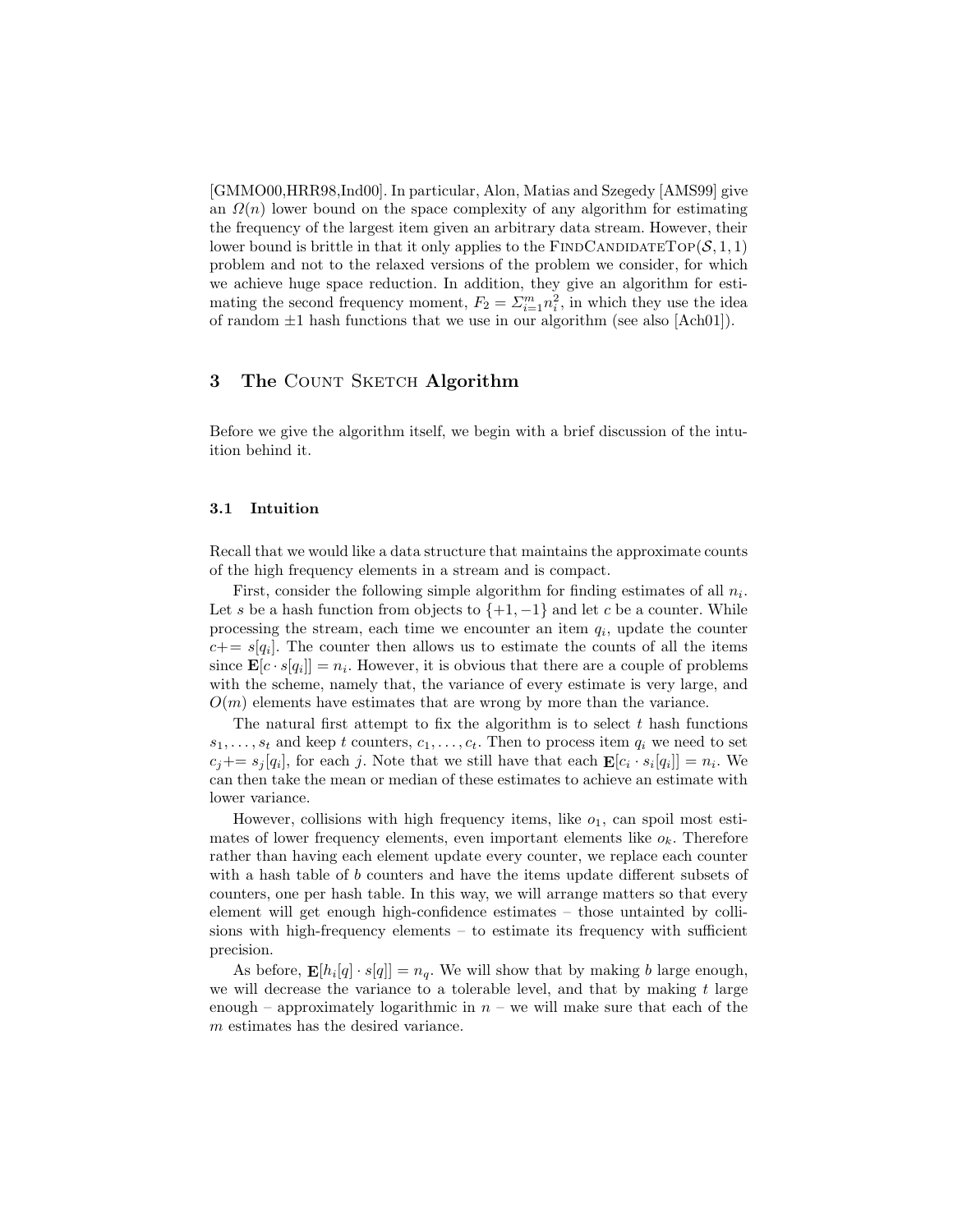#### 3.2 Our algorithm

Let t and b be parameters with values to be determined later. Let  $h_1, \ldots, h_t$  be hash functions from objects to  $\{1, \ldots, b\}$  and  $s_1, \ldots, s_t$  be hash functions from objects to  $\{+1, -1\}$ . The CountSketch data structure consists of these hash functions along with a  $t \times b$  array of counters, which should be interpreted as an array of  $t$  hash tables, each containing  $b$  buckets.

The data structure supports two operations:

ADD $(C, q)$ : For  $i \in [1, t], h_i[q] \mapsto s_i[q]$ . ESTIMATE $(C, q)$ : return median<sub>i</sub> $\{h_i[q] \cdot s_i[q]\}.$ 

Why do we take the median instead of the mean? The answer is that even in the final scheme, we have not eliminated the problem of collisions with highfrequency elements, and these will still spoil some subset of the estimates. The mean is very sensitive to outliers, while the median is sufficiently robust, as we will show in the next section.

Once we have this data structure, our algorithm is straightforward and simple to implement. For each element, we use the CountSketch data structure to estimate its count, and keep a heap of the top  $k$  elements seen so far. More formally:

Given a data stream  $q_1, \ldots, q_n$ , for each  $j = 1, \ldots, n$ :

- 1. Add $(C, q_i)$
- 2. If  $q_i$  is in the heap, increment its count. Else, add  $q_i$  to the heap if

ESTIMATE $(C, q_i)$  is greater than the smallest estimated count in the heap. In this case, the smallest estimated count should be evicted from the heap.

This algorithm solves FINDAPPROXTOP( $S, k, \epsilon$ ), where our choice of b will depend on  $\epsilon$ . Also, notice that if two sketches share the same hash functions – and therefore the same  $b$  and  $t$  – that we can add and subtract them. The algorithm takes space  $O(t+ k)$ . In the next section we will bound t and b.

### 4 Analysis

To make the notation easier to read, we will sometimes drop the subscript of  $q_i$  and simply write q, when there is no ambiguity. We will further abuse the notation by conflating q with its index  $i$ .

We will assume that each hash function  $h_i$  and  $s_i$  is pairwise independent. Further, all functions  $h_i$  and  $s_i$  are independent of each other. Note that the amount of randomness needed to implement these hash functions is  $O(t \log m)$ . We will use  $t = O\left(\log \frac{n}{\delta}\right)$ , where the algorithm fails with probability at most  $\delta$ . Hence the total randomness needed is  $O(\log m \log \frac{n}{\delta}).$ 

Consider the estimation of the frequency of an element at position  $\ell$  in the input. Let  $n_q(\ell)$  be the number of occurrences of element q up to position  $\ell$ . Let  $A_i[q]$  be the set of elements that hash onto the same bucket in the *i*th row as q does, i.e.  $A_i[q] = \{q' : q' \neq q, h_i[q'] = h_i[q]\}.$  Let  $A_i^{>k}[q]$  be the elements of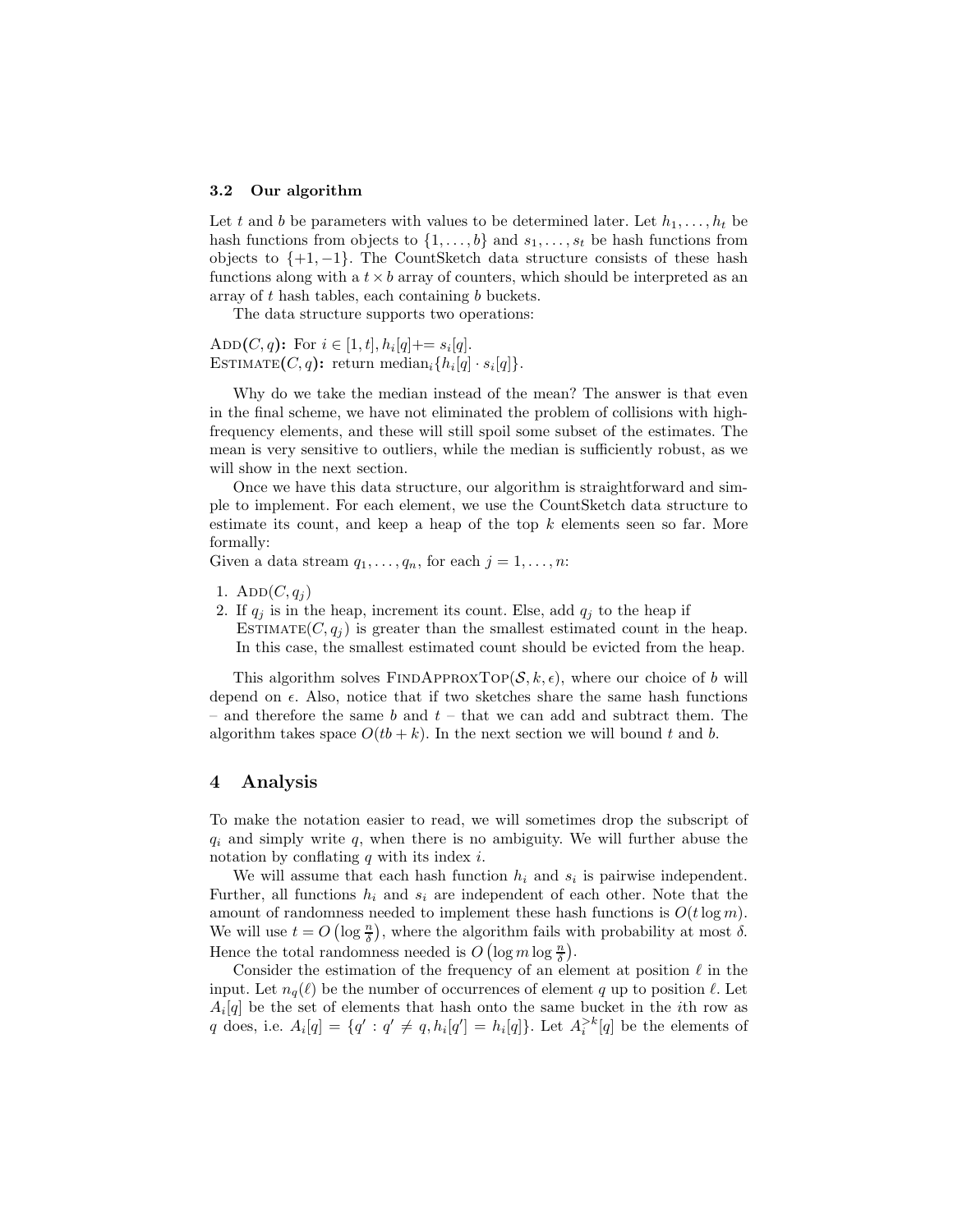$A_i[q]$  other than the k most frequent elements, i.e.  $A_i^{>k}[q] = \{q' : q' \neq q, q' \geq 0\}$  $k, h_i[q'] = h_i[q]$ . Let  $v_i[q] = \sum_{q' \in A_i[q]} n_{q'}^2$ . We define  $v_i^{>k}[q]$  analogously for  $A_i^{>k}[q].$ 

**Lemma 1.** The variance of  $h_i[q]s_i[q]$  is bounded by  $v_i[q]$ .

Lemma 2.  $E[v_i^{>k}[q]] =$  $\sum_{q'=k+1}^{m} n_{q'}^2$  $\frac{a+1-q}{b}$ .

Let SMALL-VARIANCE<sub>*i*</sub> $[q]$  be the event that  $v_i^{>k}[q] \leq$  $8\sum_{q'=k+1}^{m} n_{q'}^2$  $\frac{b}{b}$ . By the Markov inequality,

$$
\Pr[\text{SMALL-VARIANCE}_i[q]] \ge 1 - \frac{1}{8} \tag{1}
$$

Let NO-COLLISIONS<sub>i</sub><sup>[q]</sup> be the event that  $A_i[q]$  does not contain any of the top  $k$  elements.

If  $b \geq 8k$ ,

$$
\Pr[\text{No-COLLISIONS}_i[q]] \ge 1 - \frac{1}{8} \tag{2}
$$

Let SMALL-DEVIATION<sub>i</sub> $[q](\ell)$  be the event that

$$
|h_i[q]s_i[q] - n_q(\ell)|^2 \leq 8 \operatorname{Var}[h_i[q]s_i[q]].
$$

Then,

$$
\Pr[\text{SMALL-DEVIATION}_i[q](\ell)] \ge 1 - \frac{1}{8}.\tag{3}
$$

By the union bound,

$$
\Pr[\text{No-COLLISIONS}_{i}[q] \text{ and SMALL-VARIANCE}_{i}[q] \geq \frac{5}{8} \tag{4}
$$
\n
$$
\text{and SMALL-DEVIATION}_{i}[q]] \geq \frac{5}{8}
$$

We will express the error in our estimates in terms of a parameter  $\gamma,$  defined as follows:

$$
\gamma = \sqrt{\frac{\sum_{q'=k+1}^{m} n_{q'}^2}{b}}.\tag{5}
$$

**Lemma 3.** With probability  $(1 - \frac{\delta}{n})$ ,

$$
|median\{h_i[q]s_i[q]\} - n_q(\ell)| \le 8\gamma \tag{6}
$$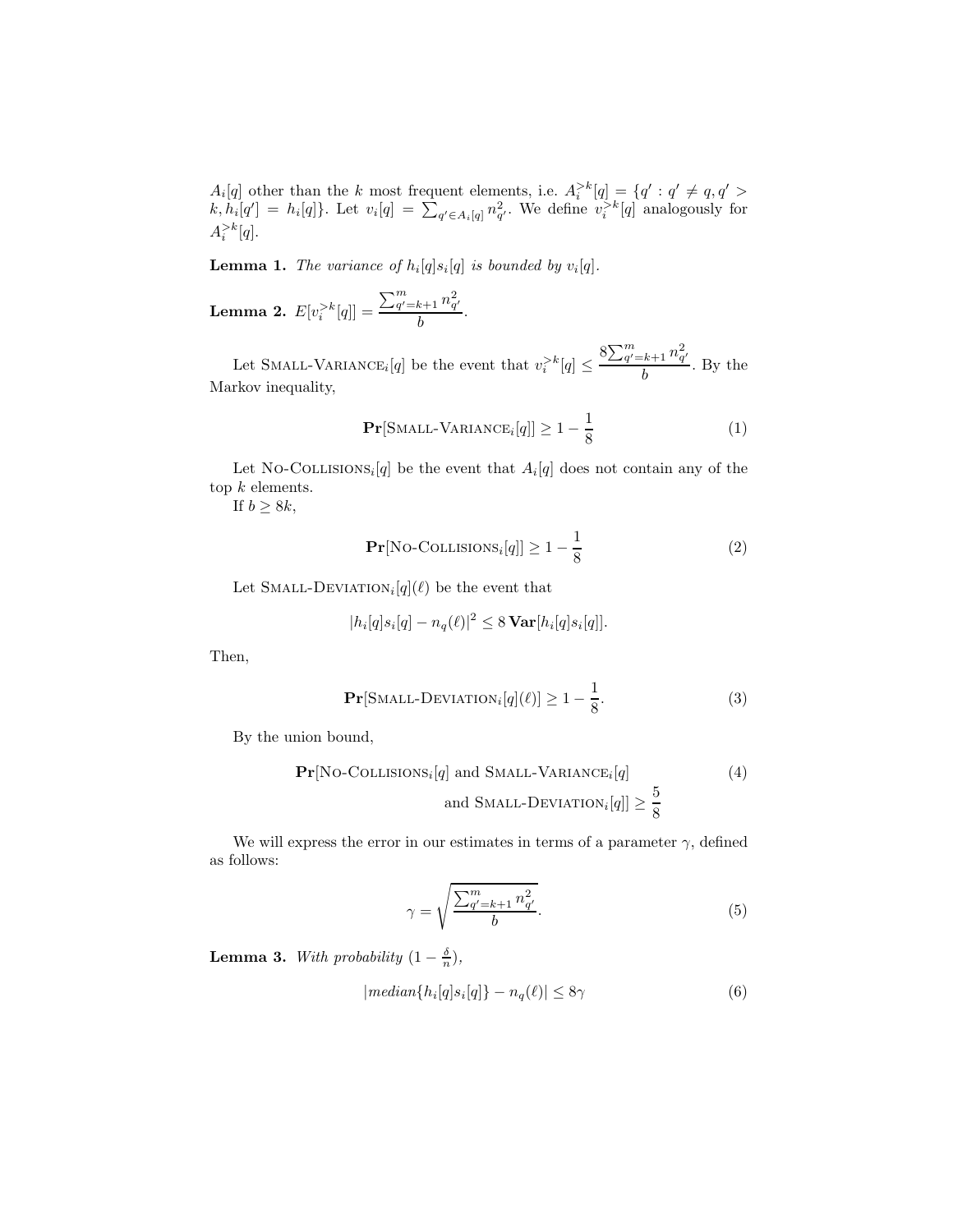*Proof.* We will prove that, with high probability, for more than  $\frac{t}{2}$  indices  $i \in [1, t]$ ,

$$
|h_i[q]s_i[q] - n_q(\ell)| \le 8\gamma
$$

This will imply that the median of  $h_i[q]s_i[q]$  is within the error bound claimed by the lemma. First observe that for an index i, if all three events No-Collisions<sub>i</sub>[q], SMALL-VARIANCE<sub>i</sub>[q], and SMALL-DEVIATION<sub>i</sub>[q]] occur, then  $|h_i[q]s_i[q]-n_q(\ell)|\leq$ 8γ. Hence, for a fixed i,

$$
\mathbf{Pr}[|h_i[q]s_i[q] - n_q(\ell)| \le 8\gamma] \ge \frac{5}{8}.
$$

The expected number of such indices  $i$  is at least  $5t/8$ . By Chernoff bounds, the number of such indices i is more than  $t/2$  with probability at least  $1 - e^{O(t)}$ . Setting  $t = \Omega(\log(n) + \log(\frac{1}{\delta}))$ , the lemma follows.

**Lemma 4.** With probability  $1 - \delta$ , for all  $\ell \in [1, n]$ ,

$$
|median\{h_i[q]s_i[q]\} - n_q(\ell)| \le 8\gamma \tag{7}
$$

where q is the element that occurs in position  $\ell$ .

**Lemma 5.** If 
$$
b \ge 8 \max \left( k, \frac{32 \sum_{q'=k+1}^{m} n_{q'}^2}{(\epsilon n_k)^2} \right)
$$
, then the estimated top k ele-

ments occur at least  $(1 - \epsilon)n_k$  times in the sequence; further all elements with frequencies at least  $(1+\epsilon)n_k$  occur amongst the estimated top k elements.

Proof. By Lemma 4, the estimates for number of occurrences of all elements are within an additive factor of  $8\gamma$  of the true number of occurrences. Thus for two elements whose true number of occurrences differ by more than  $16\gamma$ , the estimates correctly identify the more frequent element. By setting  $16\gamma \leq \epsilon n_k$ , we ensure that the only elements that can replace the true most frequent elements in the estimated top  $k$  list are elements with true number of occurrences at least  $(1 - \epsilon)n_k$ .

$$
16\gamma \le \epsilon n_k
$$
  
\n
$$
\Leftrightarrow 16\sqrt{\frac{\sum_{q'=k+1}^{m} n_{q'}^2}{b}} \le \epsilon n_k
$$
  
\n
$$
\Leftrightarrow b \ge \frac{256 \sum_{q'=k+1}^{m} n_{q'}^2}{(\epsilon n_k)^2}
$$

This combined with the condition  $b \geq 8k$  used to prove (2), proves the lemma.

We conclude with the following summarization:

**Theorem 1.** The COUNT SKETCH algorithm solves FINDAPPROXTOP( $S, k, \epsilon$ ) in space

$$
O\left(k\log\frac{n}{\delta} + \frac{\sum_{q'=k+1}^{m} n_{q'}^2}{(\epsilon n_k)^2} \log\frac{n}{\delta}\right)
$$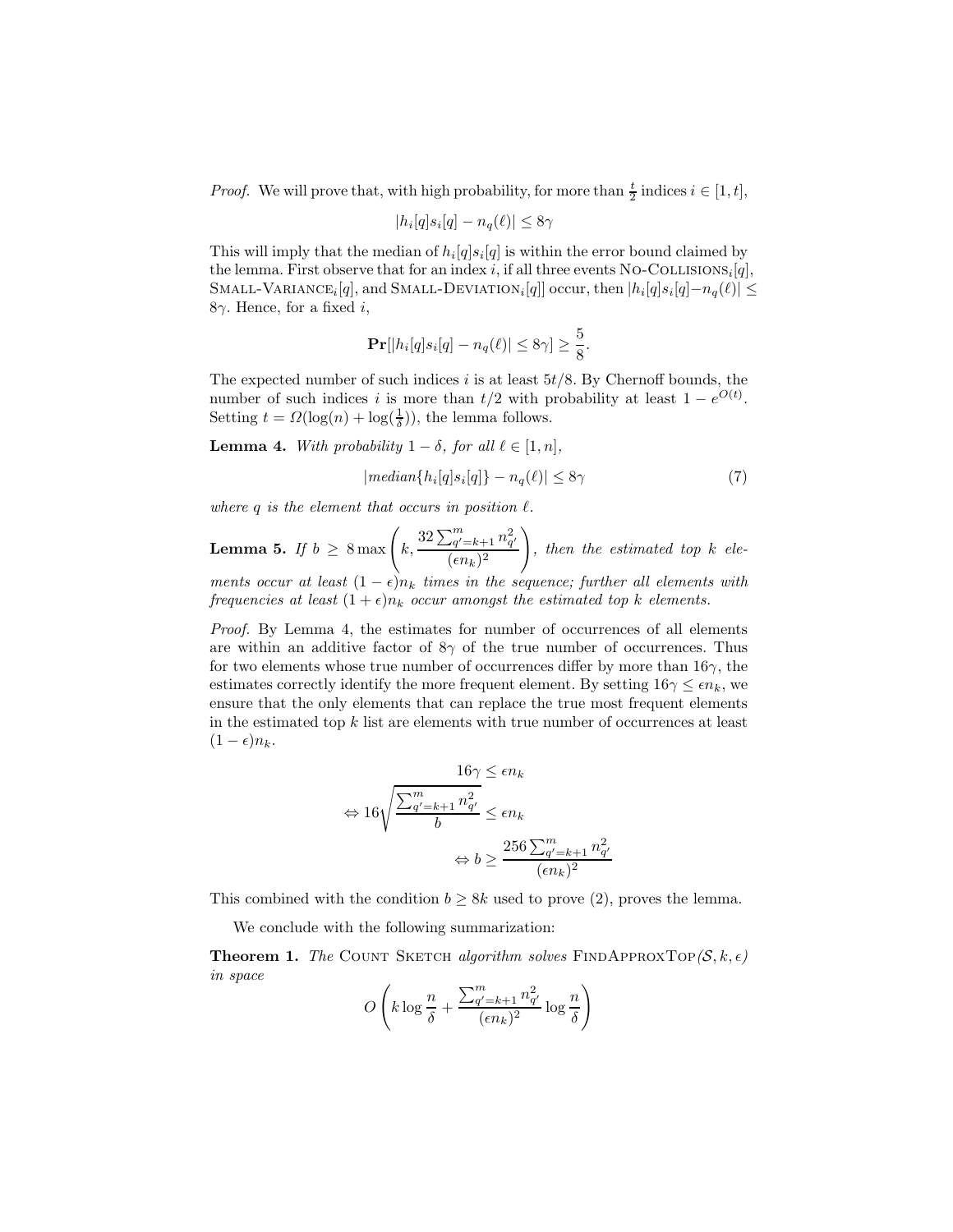#### 4.1 Analysis for Zipfian distributions

Note that in the algorithm's (ordered) list of estimated most frequent elements, the k most frequent elements can only by preceded by elements with number of occurrences at least  $(1 - \epsilon)n_k$ . Hence, by keeping track of  $l \geq k$  estimated most frequent elements, the algorithm can ensure that the most frequent  $k$  elements are in the list. For this to happen l must be chosen so that  $n_{l+1} < (1 - \epsilon)n_k$ . When the distribution is Zipfian with parameter  $z, l = O(k)$  (in fact  $l = k/(1 (\epsilon)^{1/z}$ ). If the algorithm is allowed one more pass, the true frequencies of all the l elements in the algorithms list can be determined allowing the selection of the most frequent  $k$  elements.

In this section, we analyze the space complexity of our algorithm for Zipfian distributions. For a Zipfian distribution with parameter z,  $n_q = \frac{c}{q^z}$  for some scaling factor c. (We omit c from the calculations)<sup>1</sup>. We will compare the space requirements of our algorithm with that of the sampling based algorithm for the problem FINDCANDIDATETOP( $S, k, l$ ). We will use the bound on b from Lemma 5, setting  $\epsilon$  to be a constant so that, with high probability, our algorithms' list of  $l = O(k)$  elements is guaranteed to contain the most frequent k elements. First note that

$$
\sum_{q'=k+1}^{m} n_{q'}^2 = \sum_{q'=k+1}^{m} \frac{1}{(q')^{2z}} = \begin{cases} O(m^{1-2z}), z < \frac{1}{2} \\ O(\log m), z = \frac{1}{2} \\ O(k^{1-2z}), z > \frac{1}{2} \end{cases}
$$

Substituting this into the bound in Lemma 5 (and setting  $\epsilon$  to be a constant), we get the following bounds on  $b$  (correct up to constant factors). The total space requirements are obtained by multiplying this by  $O(\log \frac{n}{\delta})$ . **Case 1:**  $z < \frac{1}{2}$ .

$$
b = m^{1-2z} k^{2z}
$$

**Case 2:**  $z = \frac{1}{2}$ .

$$
b = k \log m
$$

**Case 3:**  $z > \frac{1}{2}$ .

$$
b = k
$$

We compare these bounds with the space requirements for the random sampling algorithm. The size of the random sample required to ensure that the  $k$ most frequent elements occur in the random sample with probability  $1 - \delta$  is

$$
\frac{n}{n_k} \log(k/\delta).
$$

We measure the space requirement of the random sampling algorithm by the expected number of distinct elements in the random sample. (Note that the size

<sup>&</sup>lt;sup>1</sup> While c need not be a constant, it turns out that all occurrences of c cancel in our calculations, and so, for ease of presentation, we omit them from the beginning.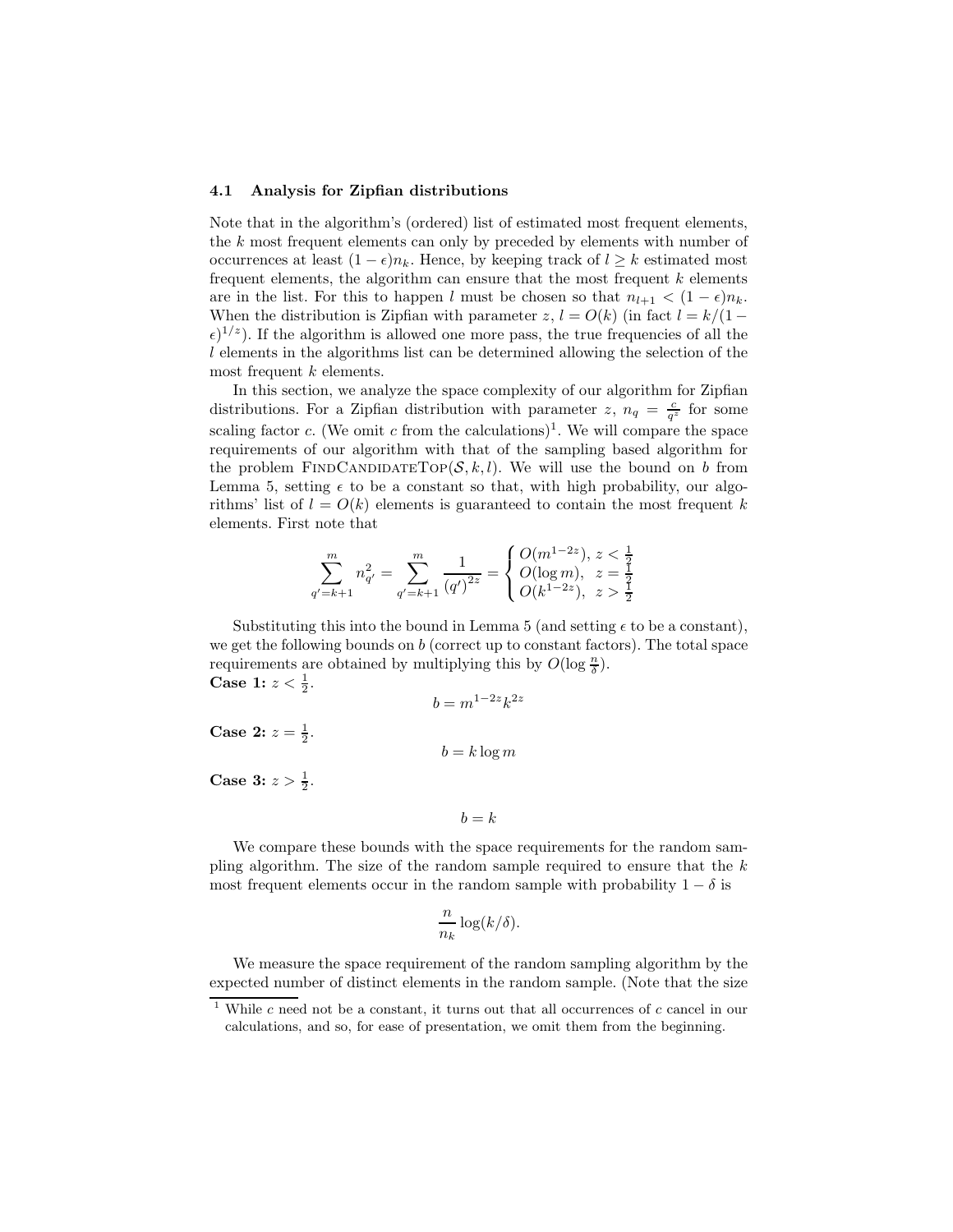of the random sample could be much larger than the number of distinct elements due to multiple copies of elements).

Furthermore, the sampling algorithm as stated, solves the

FINDCANDIDATETOP $(S, k, x)$ , where x is the number of distinct elements in the sample. This does not constitute a solution of  $\text{FINDCANDIDATETOP}(\mathcal{S}, k, O(k)),$ as does our algorithm. We will be reporting our bounds for the latter and the sampling bounds for the former. However, this only gives the sampling algorithm an advantage over ours.

We now analyze the space usage of the sampling algorithm for Zipfians. It turns out that for Zipf parameter  $z \leq 1$ , the expected number of distinct elements is within a constant factor of the sample size. We analyze the number of distinct elements for Zipf parameter  $z > 1$ .

Items are placed in the random sample S with probability  $\frac{\log(k/\delta)}{n_k}$ .

$$
\mathbf{Pr}[q \in S] = 1 - \left(1 - \frac{\log(k/\delta)}{n_k}\right)^{n_q}
$$

$$
\mathbf{E}[\text{no. of distinct elements in } S] = \sum_{q=1}^{m} \mathbf{Pr}[q \in S] = \sum_{q=1}^{m} 1 - \left(1 - \frac{\log(k/\delta)}{n_k}\right)^{n_q}
$$

$$
= \sum_{q=1}^{m} O\left(\min\left(1, \frac{n_q \log(k/\delta)}{n_k}\right)\right)
$$

$$
= \sum_{q=1}^{m} O\left(\min\left(1, \frac{k^2 \log(k/\delta)}{q^z}\right)\right)
$$

$$
= O\left(k \left(\log \frac{k}{\delta}\right)^{1/z}\right)
$$

The bounds for the two algorithms are compared in Table 1.

|                       |                                                   | Zipf parameter random sampling Count Sketch Algorithm |
|-----------------------|---------------------------------------------------|-------------------------------------------------------|
| $z < -$               | $m\left(\frac{k}{2}\right)^{\sim}\log\frac{k}{s}$ | $m^{1-2z}k^{2z}\log\frac{n}{5}$                       |
| $z =$                 | $\sqrt{km} \log \frac{\kappa}{e}$                 | $k \log m \log \frac{n}{2}$                           |
| $\frac{1}{z}$ < z < 1 | m <sub>l</sub><br>$\log \frac{h}{c}$              | $k \log \frac{n}{e}$                                  |
| $z=1$                 | $k \log m \log \frac{\kappa}{\epsilon}$           | $k \log \frac{n}{e}$                                  |
| z>1                   | $k\left(\log\frac{k}{s}\right)^{\frac{1}{z}}$     | $k \log \frac{1}{5}$                                  |

Table 1. Comparison of space requirements for random sampling vs. our algorithm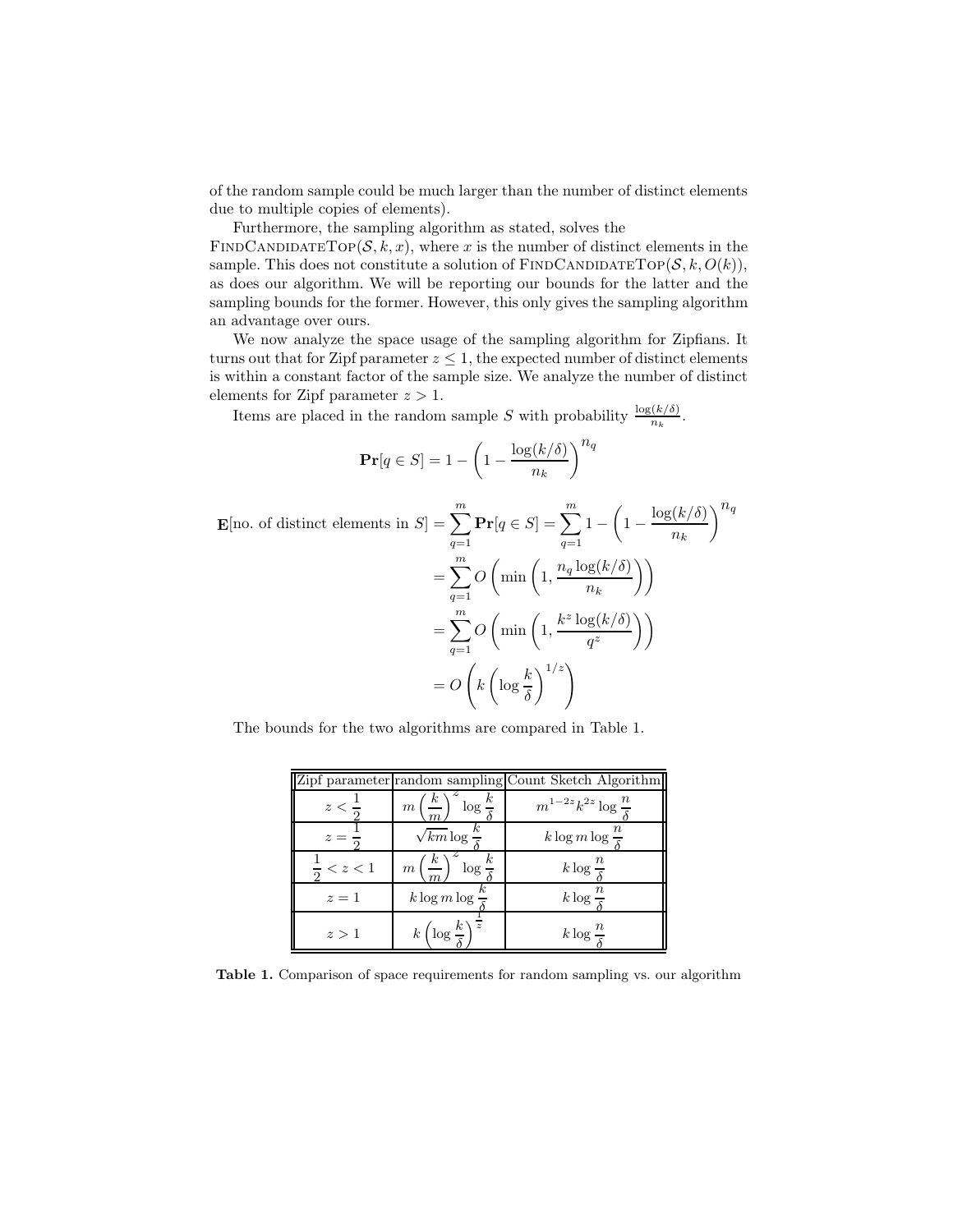### 4.2 Finding items with largest frequency change

For object q and sequence S, let  $n_q^S$  be the number of occurrences of q in S. Given two streams  $S_1, S_2$ , we would like to find the items q such that the values of  $|n_q^{S_2} - n_q^{S_1}|$  are the largest amongst all items q. We can adapt our algorithm for finding most frequent elements to this problem of finding elements whose frequencies change the most.

We make two passes over the data. In the first pass, we only update counters. In the second pass, we actually identify elements with the largest changes in number of occurrences.

We first make a pass over  $S_1$ , where we perform the following step:

For each q, for  $i \in [1, t], h_i[q] = s_i[q].$ 

Next, we make a pass over  $S_2$ , doing the following:

For each q, for  $i \in [1, t]$ ,  $h_i[q] \neq s_i[q]$ .

We make a second pass over  $S_1$  and  $S_2$ : For each  $q$ ,

- 1.  $\hat{n}_q = \text{median}\{h_i[q]s_i[q]\}.$
- 2. Maintain set A of the l objects encountered with the largest values of  $|\hat{n}_q|$ .
- 3. For every item  $q \in A$  maintain an exact count of the number of occurrences in  $S_1$  and  $S_2$ .

(Note that though A can change, items once removed are never added back. Thus accurate exact counts can be maintained for all  $q$  currently in  $A$ ).

Finally, we report the k items with the largest values of  $|n_q^{S_2} - n_q^{S_1}|$  amongst the items in A.

We can give a guarantee similar to Lemma 5 with  $n_q$  replaced by  $\Delta_q$  $|n_q^{S_1} - n_q^{S_2}|.$ 

## 5 Conclusions

We make a final note comparing the Count Sketch algorithm with the Sampling algorithm. So far, we have neglected the space cost of actually storing the elements from the stream. This is because different encodings can yield very different space use. Both algorithms need counters that require  $O(\log n)$  bits, however, we only keep  $k$  objects from the stream, while the Sampling algorithm keeps a potentially much larger set of items from the stream. For example, if the space used by an object is  $\Psi$ , and we have a Zipfian with  $z = 1$ , then the sampling algorithm uses  $O(k \log m \log \frac{k}{\delta} \Psi)$  space while the Count Sketch algorithm uses  $O(k \log \frac{n}{\delta} + k\Psi)$  space. If  $\Psi \gg \log n$ , as it will often be in practice, this give the Count Sketch algorithm a large advantage over the Sampling algorithm.

As for the max-change problem, we note that there is still an open problem of finding the elements with the max-percent change, or other objective functions that somehow balance absolute and relative changes.